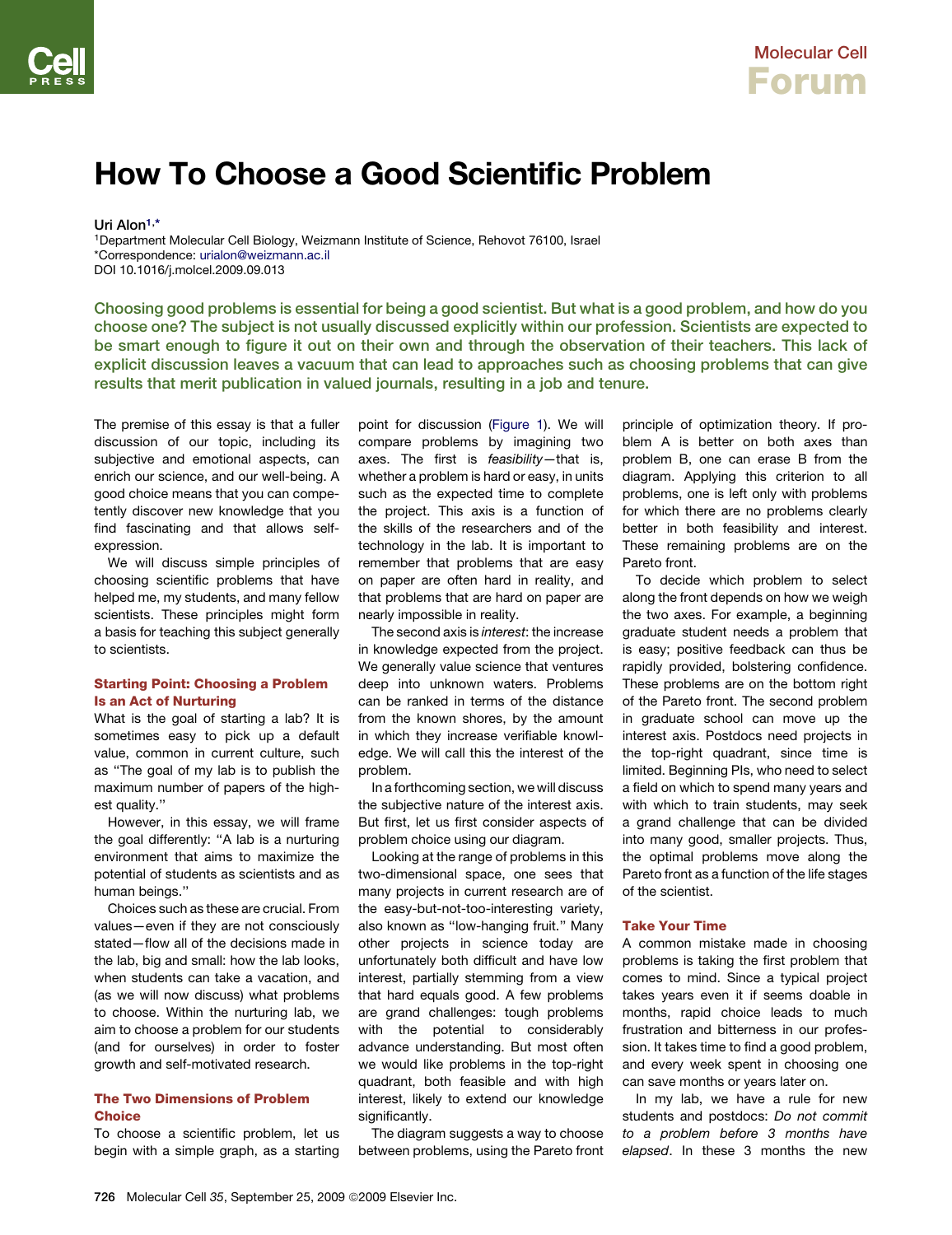# <span id="page-1-0"></span>Molecular Cell Forum



Figure 1. The Feasibility-Interest Diagram for Choosing a Project Two axes for choosing scientific problems: feasibility and interest.

student or postdoc reads, discusses, and plans. The state of mind is focused on being rather than doing. The temptation to start working arises, but a rule is a rule. After 3 months (or more), a celebration marks the beginning of the research phase—with a well-planned project.

Taking time is not always easy. One must be supported to resist the urge: ''Oh, we must produce—let's not waste time, and start working.'' I am under no illusion that everyone is free to choose their own problems, or has the time needed for an extended search. Taking time can be especially difficult when funding is insufficient and grant deadlines approach. In such difficult situations, nurturing is not enough, and you need to find support and do all you can to get into a better situation. Even so, for many of us dealing with the difficulties of running a lab, taking time to choose problems can make a huge difference.

#### The Subjectivity of the Interest Axis

Let us now look in more detail on the axis of problem interest. Who decides how to rank the interest of problems? One of the fundamental aspects of science is that the interest of a problem is subjective and personal. This subjectivity, however, makes things confusing. The confusion is due to the mixing of two voices—one is a loud voice of the interests of those around us, in conferences, in our department, etc. The other is a faint voice in our breast, that says, ''This is interesting to me.'' Ranking problems with consideration to the inner voice makes you more likely to choose problems that will satisfy you in the long term.

The inner voice can be strengthened and guided if one is lucky enough to have caring mentors. A scientist often needs a supportive environment to begin to listen to this voice. One way to help listening to the inner voice is to ask: ''If I was the only person on earth, which of these problems would I work on?'' An honest answer can help minimize compromises.

Another good sign of the inner voice are ideas and questions that come back again and again to your mind for months or years. These are likely to be the basis of good projects, more so than ideas that have occurred to you in recent days. Another good test: When asked to describe our research to an acquaintance, how does it feel to describe each project?

It is remarkable that listening to our own idiosyncratic voice leads to better science. It makes research self-motivated and the routine of research more rewarding. In science, the more you interest yourself, the larger the probability that you will interest your audience.

#### Self-Expression

What is the essence of the inner voice? The projects that a particular researcher finds interesting are an expression of a personal filter, a way of perceiving the world. This filter is associated with a set of values: the beliefs of what is good, beautiful, and true versus what is bad, ugly, and false. Our unique filter is what we bring to the table as scientists. A multiplicity in styles and questions, based on

the uniqueness of scientists, is the basis of a viable and creative science.

To choose a good problem, therefore, we need to reflect on our own world view. And, as mentors, we can help students in the late phases of their PhD or in the postdoc stage to strengthen their inner voice. A mentor can help by listening to a student describe what they like in science, in life outside of science, what moment made them decide to become scientists, and what scientific work they admire. We sometimes begin to see patterns in what the student is talking about. There emerges a map of values, in the way that deep rocks in an ocean are discernable by the waves made on the surface. Is this student motivated by visual aesthetics or by abstract ideas? By supporting the dogma or by undermining commonly held truths? Likes techniques or logical proofs? Basic understanding or applied work? And so on. This can help the mentor select a project in which the student has the potential for self-expression. As mentioned above, when one can achieve self-expression in science, work becomes revitalizing, selfdriven, and laden with personal meaning. It may also have a better chance of discovering something profound.

#### The Schema of Research

What happens after we choose a problem? Before we end, I'd like to discuss the mental picture or schema we hold of what research will look like [\(Fig](#page-2-0)[ure 2\)](#page-2-0). A common schema is expressed in the way papers are written: one starts